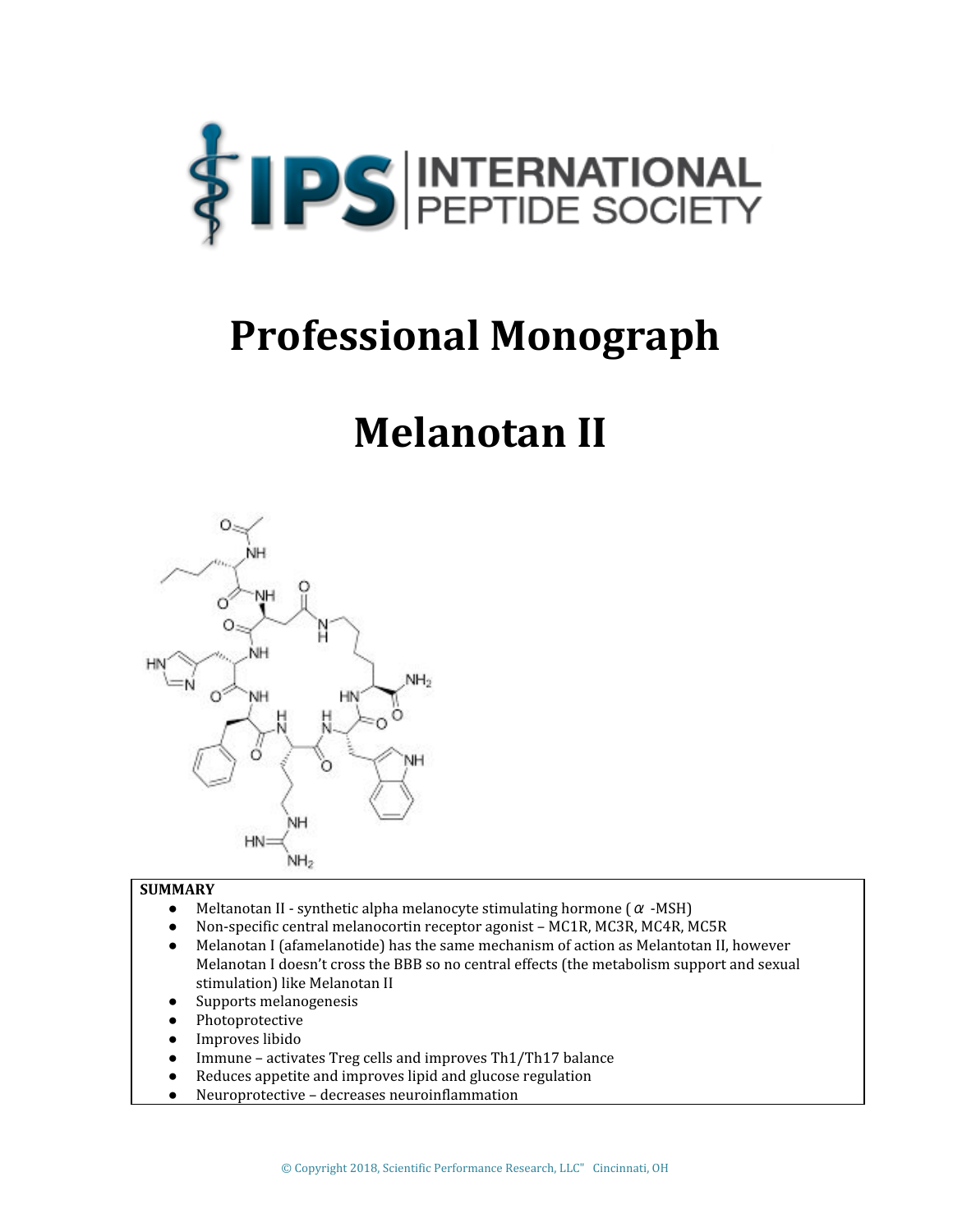| Dopamine modulating<br>$\bullet$                                                                |                                                                             |
|-------------------------------------------------------------------------------------------------|-----------------------------------------------------------------------------|
| <b>Uses</b>                                                                                     |                                                                             |
| Tanning<br>$\bullet$<br>Protection from phototoxicity<br>$\bullet$                              |                                                                             |
| Erythropoietic protoporphyria<br>$\circ$                                                        |                                                                             |
| Metabolic Support<br>$\bullet$                                                                  |                                                                             |
| Lipolytic, appetite control, anti-inflammatory, decreases oxidative stress                      |                                                                             |
| Conditions requiring immune balance<br>$\bullet$                                                |                                                                             |
| Autoimmune conditions<br>$\circ$                                                                |                                                                             |
| Libido enhancement<br>$\bullet$                                                                 |                                                                             |
| Potential use in alcohol and drug abuse, including opioids, cocaine (reward cascade supportive) |                                                                             |
| <b>DOSAGE</b>                                                                                   |                                                                             |
| General dosage<br>$\bullet$<br>Tanning                                                          |                                                                             |
| $\circ$<br>200 mcg SubQ daily for 1 week                                                        |                                                                             |
| Adjust according to pigment changes<br>٠                                                        |                                                                             |
| After pigment stabilizes, 100 mcg SC 2 x a week                                                 |                                                                             |
| Metabolic Enhancement<br>$\circ$                                                                |                                                                             |
| 50 mcg daily SubQ and adjust                                                                    |                                                                             |
| Immunity<br>$\circ$                                                                             |                                                                             |
| 200 mcg daily SubQ for 6-8 weeks                                                                |                                                                             |
| Use until clinical effects are pronounced                                                       |                                                                             |
| Sexual stimulation<br>$\circ$                                                                   |                                                                             |
|                                                                                                 | More of a Side effect so occurs with any dosage regimen                     |
| ٠                                                                                               | Higher doses (ie $500 - 1,000$ mcg) can lead to more pronounced stimulation |
| ٠                                                                                               | Melanotan sexual stimulation occurs gradually so more long term benefits    |
| PT-141 (bremelanotide) doses 2x weekly leads to desensitization more frequently                 |                                                                             |
| $Name(s)$ :                                                                                     | Melanotan II                                                                |
|                                                                                                 |                                                                             |
| Sequence:                                                                                       | Ac-Nle-cyclo[Asp-His-D-Phe-Arg-Trp-Lys]-NH2                                 |
| <b>Molecular formula:</b>                                                                       | C50H69N1509                                                                 |
|                                                                                                 |                                                                             |
| <b>Molar Weight:</b>                                                                            | 1024.18 Daltons                                                             |
| Dosage:                                                                                         | SubQ General Dosage                                                         |
|                                                                                                 | Tanning                                                                     |
|                                                                                                 | o 200 mcg SC daily for 1 week                                               |
|                                                                                                 | Adjust according to pigment changes<br>$\circ$                              |
|                                                                                                 | After pigment stabilizes, 100 mcg SC 2 x a                                  |
|                                                                                                 | $\circ$                                                                     |
|                                                                                                 | week                                                                        |

- Metabolic Enhancement
	- o 50 mcg daily and adjust
- Immunity
	- o 200 mcg daily for 6-8 weeks
	- o Use until clinical effects are pronounced
- Sexual stimulation occurs as a Side Effect for most dosages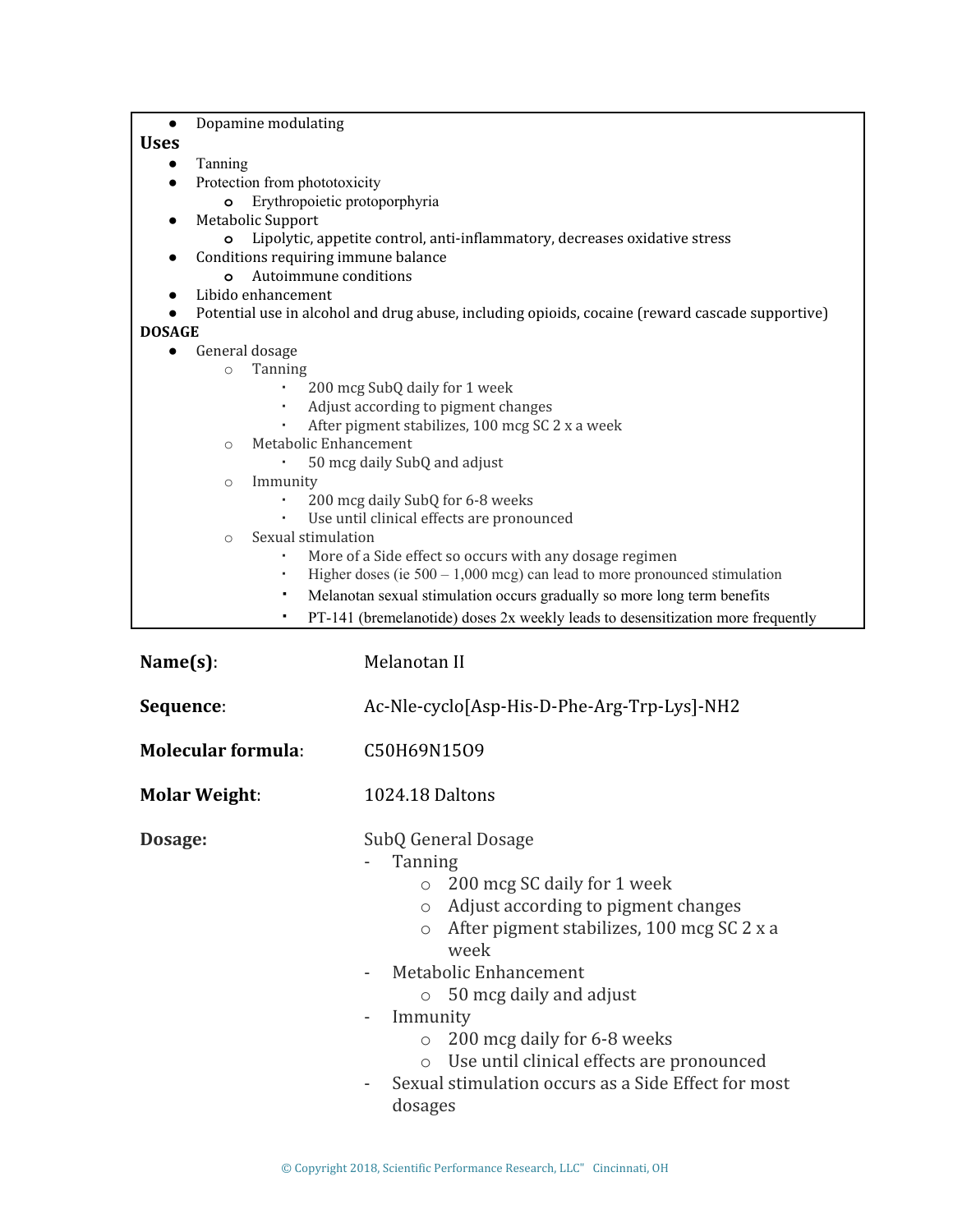o Pronounced effects occur at higher doses

# **Potential Side Effects and/or Contraindications**

- Melanotan II peptide given subcutaneously is reported safe and efficacious in recommended dosages.
- As with all injections, redness and pain at the site of injection may be present.
- Only purchase 98% purity and greater
- Side effects reported with melanotan II include nausea, vomiting, yawning, and a delayed onset of erection (approximately 2 hours). $\frac{1}{1}$
- Do not use if there is a personal or family history of melanoma or non-melanoma skin cancer.
	- o Changes in melanocytic lesions have been reported when using melanotan injections and tanning beds concurrently. $\frac{2}{3}$
	- o There has been a report of rapidly growing new moles after self-administration of MTII in a male with a previous history of malignant melanoma.<sup>3</sup>
- Use with caution if a history of hypertension is present.<sup>4</sup>
	- o Anecdotal reports of short-term increases in blood pressure after injection are also reported, especially in those pre-disposed to hypertension.
- It is not recommended to use melanotan I or II If using laser treatments, micro needle, micro abrasion, chemical peels, or getting a tattoo due to increased melanocyte activation which can lead to darker spots around treatment areas.
- There is a case report of systemic toxicity and rhabdomyolysis. The dosage was very high (6 mg) and the product was purchased from the internet without a prescription.

1

Dorr RT, Lines R, Levine N, et al. Evaluation of melanotan II a superpotent cyclic melanotropic peptide in a pilot phase-1 clinical study. Life Sci. 1996;58(20):1777-84.

<sup>&</sup>lt;sup>2</sup> Sivyer GW. Changes of melanocytic lesions induced by melanotan injections and sun bed use in teenage patient with FAMMM syndrome. Dermatol Pract Concept. 2012;2(3):0203a10.

 $3$  Page S, Chandoke V, Baranova A. Melanin and melanogenesis in adipose tissue: possible

mechanisms for abating oxidative stress and inflammation? Obes Rev. 2011;12(5):e21-31.

<sup>4</sup> White WB, Myers MG, Jordan R, et al. Usefullness of ambulatory blood pressure monitoring to assess the melanocortin receptor agonist bremelanotide. J Hypertens. 35(4):761-68.

<sup>&</sup>lt;sup>5</sup> Nelson ME, Bryant SM, Aks SE. Melanotan II injection resulting in systemic toxicity and rhabdomyolysis. Clin Toxicol (Phila.). 2012;50(10):1169-73.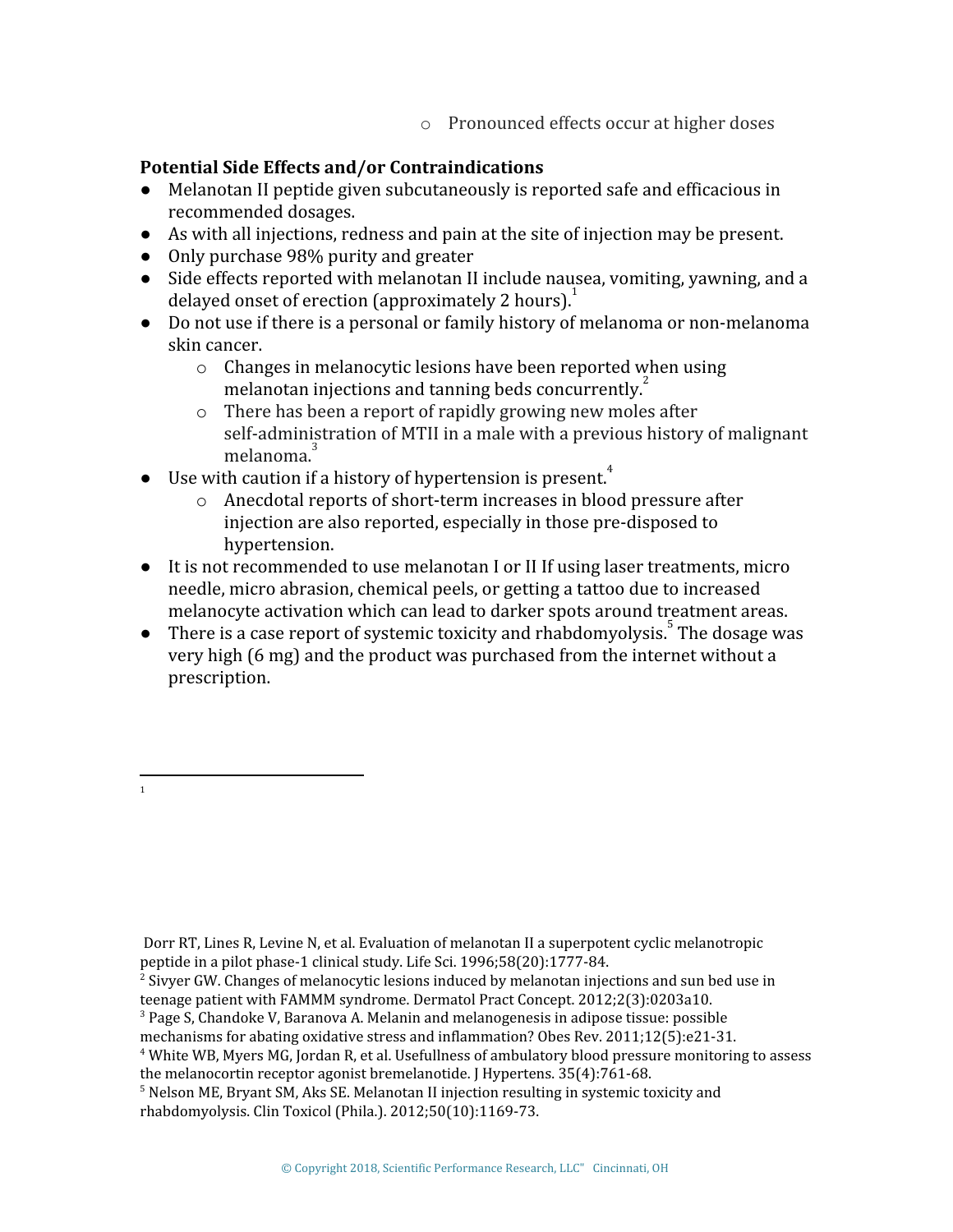- Melanotan II use may result in priapism in men if recommended dosage not  $followed<sup>6</sup>$ 
	- o A report in 60 year old man using a dosage of 10 mg of melanotan II led to a severe case of priapism that required surgery (a Winter shunt) to correct.
	- $\circ$  Discontinue use if priaprism develops in men (an erection lasting longer than 4 hours).
	- o It is **NOT** recommended to use PT-141 injection concurrently with a PDE5 inhibitor in men due to risk of priapism.
- NOTE: A number of products are sold online, in gyms and in beauty salons as "melanotan". Only use peptide products that are made by professional pharmacies that use FDA Quality Control Procedures to manufacture this or any peptide.
- With concern on sourcing, IPS is working with FDA accredited compounding pharmacies that are (1) providing an environment for legal use of peptides, and (2) providing a quality product that has been tested for potency, purity and sterility that must comply 100% with US FDA requirements. Illegal and unregulated sources need to stop.
- Melanotan I (afamelanotide) has the same mechanism of action as Melantotan II except does not cross the blood-brain-barrier.

# **Background**

The melanocortin system consists of five seven-trans membrane spanning G-protein coupled (GPCRs) receptors (MC1R-MC5R), the endogenous agonists a-, B- and melanocyte stimulating hormone (MSH), adrenocorticotropic hormone (ACTH), and the endogenous antagonists Agouti and Agouti-related protein (AGRP). The melanocortins are a group of small protein hormones derived by post-translational cleavage of the proopiomelanocortin (POMC) gene product. The known melanocortin hormones include alpha-melanocyte stimulating hormone (MSH), beta-MSH, gamma-MSH and adrenocorticotropic hormone (ACTH).

Five melanocortin receptors (MC1R through MC5R) have been identified and most of these show tissue-specific expression patterns, as well as different binding affinities for each of the melanocortin hormones (see Table 1).<sup>7</sup> The central melanocortin system consists of alpha-MSH, agouti-related protein (AGRP), MC3R and MC4R. AGRP and alpha-MSH are believed to be the natural antagonist and agonist respectively of MC3R and MC4R. This central melanocortin system is thought to play a fundamental role in the control of feeding and body weight. Knock-out mice models and genetic studies have pointed to the importance of the melanocortins in complex human pathways such as pigmentation, lipolysis, food intake, thermogenesis, sexual behaviour, memory and inflammatory response.

 $6$  Devlin J, Pomerleau A, Foote J. Melanotan II overdose associated with priapism. Clin Toxicol (Phila). 2013;51(4):383.

 $^7$  Adan RAH, Tisesjema B, Hillebrand JJG, et al. The MC4 receptor and control of appetite. Br J Pharmacol. 2006;149(7):815-27.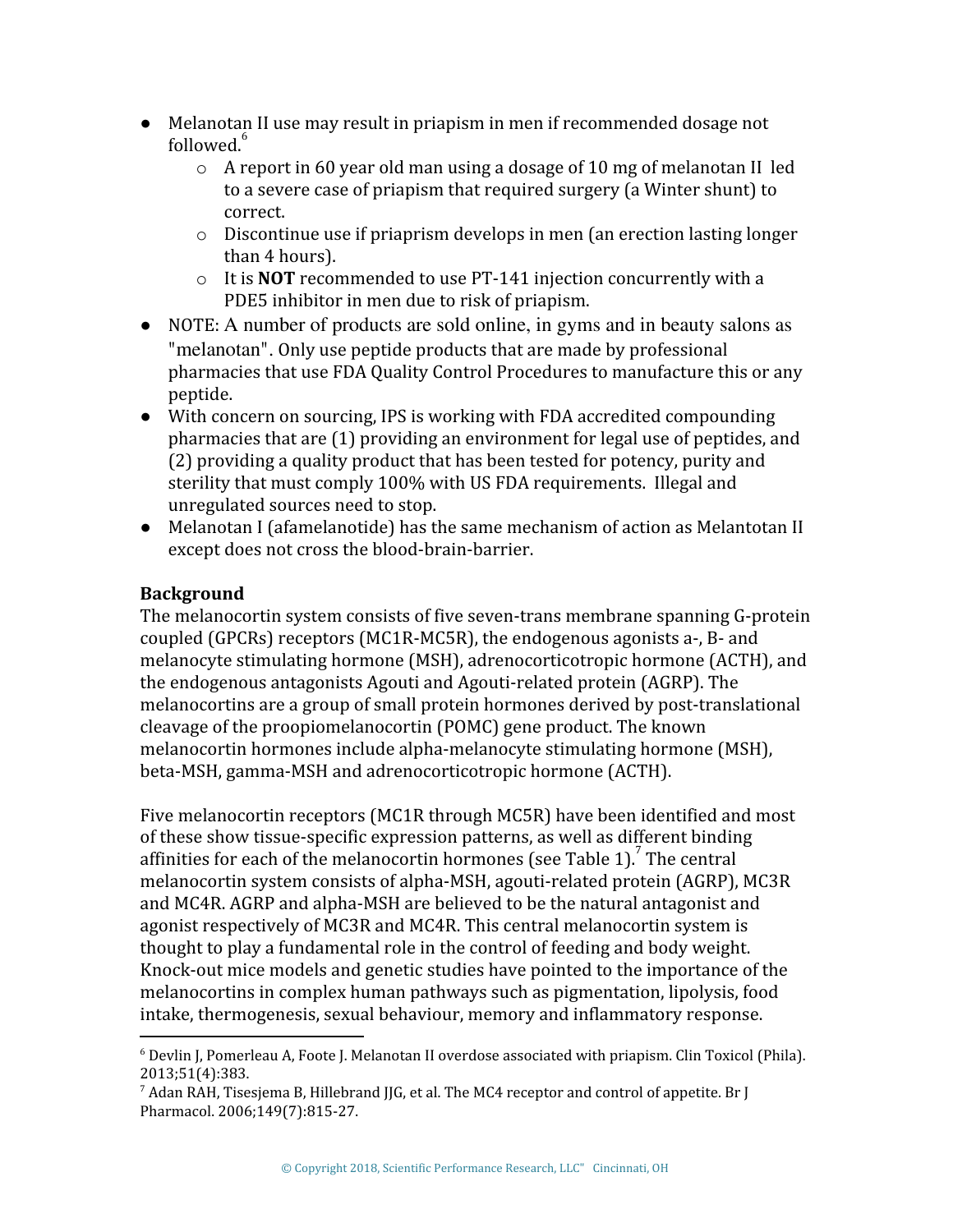Recently the melanocortins and their receptors have been the target for drug-based treatment of human physiological processes. MC3R and MC4R are likely targets for controlling body weight; MCIR may be used in the treatment of inflammation and MC2R for the treatment of glucocortical deficiency. A role for MC5R still remains unclear, but the evidence suggests an exocrine gland function.

#### **Melanotan I and II**

Melanotan II is a synthetic cyclic lactam analog of naturally occurring  $\alpha$ -MSH (melanocyte-stimulating hormone), a truncated version of melanotan I (afamelanotide) with a longer half-life. Melanotan I [Nle4,D-Phe7]  $\alpha$ -MSH is a potent non-selective analog of  $\alpha$ -MSH with activity at the MC1R, MC3R, MC4R, and MC5R receptors and good *in vivo* stability and biodistribution, but poor blood–brain  $barrier$  permeability. $8$  Melanotan II (MTII),

Ac-Nle-c[Asp5,DPhe7,Lys10]  $\alpha$ -MSH-NH2, is of similar potency and range of effects as MTI but enhanced *in vivo* stability (T1/2: 1–2 h) and blood–brain barrier

 $8$  Hruby VJ, Cai M, Cain J, et al. Design of novel melanocortin receptor ligands: multiple receptors, complex pharmacology, the challenge. Eur J Pharmacol. 2011;660:88–93.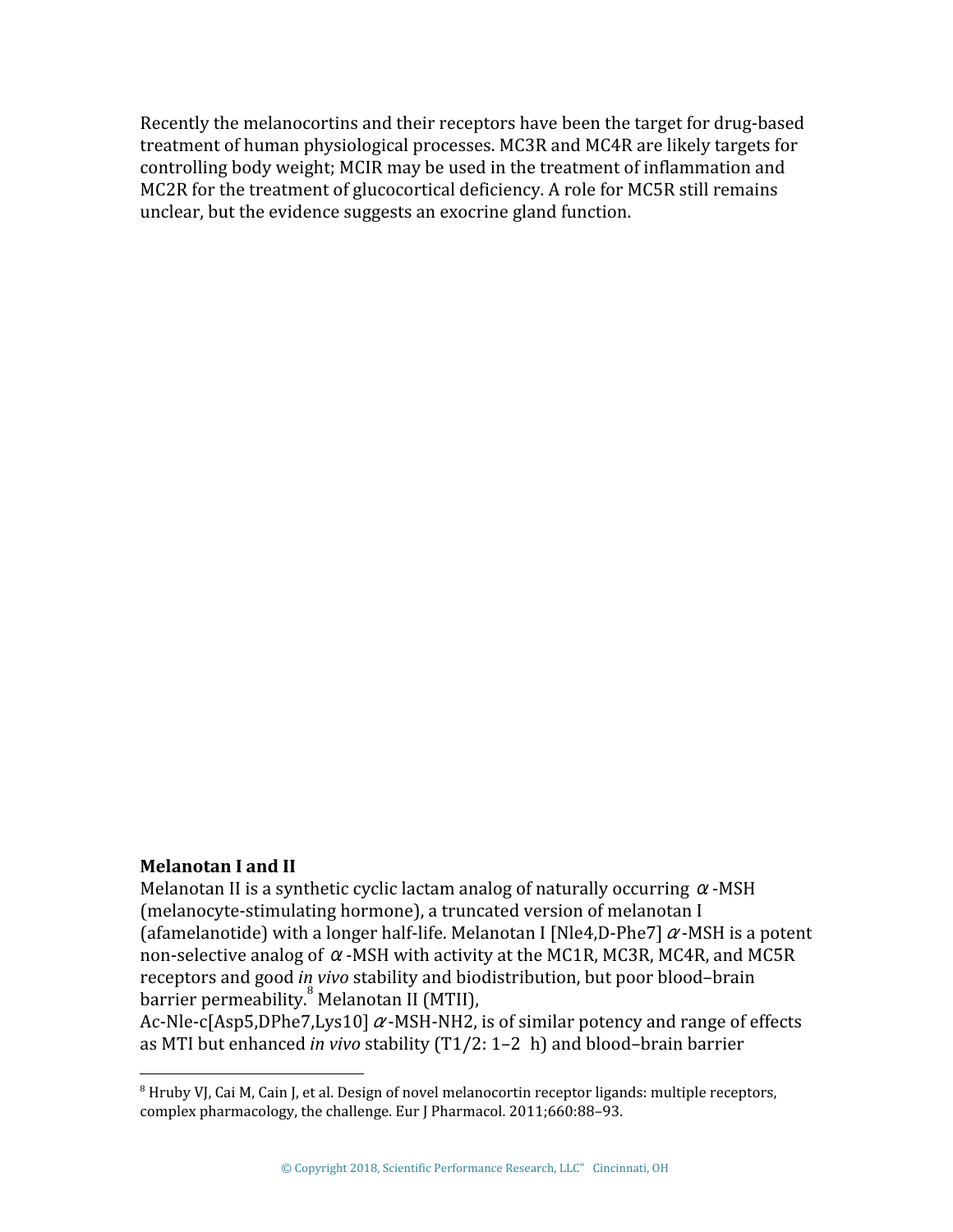permeability because of its cyclic structure. Melatnotan II is reported to engage signaling pathways in a manner more similar to endogenous melanocortins. Melanotan I (Afamelanotide, Scenesse) is FDA approved as an implant under the skin for prevention of phototoxicity in patients with erythropoetic protoporphyria. $^{10}$ , 11

Melanotan II is a non-selective agonist of the melanocortin receptors MC1R, MC3R, MC4R, and MC5R.<sup>12,13</sup> Melanotan II was originally developed as a "tanning" hormone, and researchers also reported increased libido in patients. Melanotan II produces melanogenesis mainly through peripheral MC1R binding. Sexual stimulation and metabolic effects are central MC4R and MC3R.<sup>141516</sup> Early clinical trials of the drug were abandoned when it was found to have adverse reactions including vomiting, nausea and facial flushing.<sup>17</sup> Melanocortin II is a very important therapeutic alternative not only for tanning and sexual dysfunction, but also for metabolic and immune support.

Unlicensed and untested products called melanotan are sold on the internet, but many governmental agencies, including the US FDA, have condemned the use of these agents.

### **Melanogensis**

The pigment melanin is produced in melanosomes by melanocytes in a complex process called melanogenesis. Melanin is the primary determinant of skin, hair, and eye color. Besides defining an important human phenotypic trait, it has a critical role in photoprotection due to its ability to absorb ultraviolet radiation (UVR).<sup>18</sup> The melanocyte interacts intrinsically with endocrine, immune, inflammatory and central nervous systems, and its activity is also regulated by extrinsic factors (such as ultraviolet radiation and drugs).

 $9$  Cai M, Mayorov AV, Ying J, et al. Design of novel melanotropin agonists and antagonists with high potency and selectivity for human melanocortin receptors. Peptides. 2005;26:1481–1485.

<sup>&</sup>lt;sup>10</sup> Kim ES, Garnock-Jones KP. Afamelanotide: A review in erythropoietic protoporphyria. Am J Clin Dermatol. 2016;17(2):175-85.

 $11$  Langendock IG, Balwani M, Anderson KE, et al. Afamelatotide for Erythropoietic Protoporphyria. N Eng J Med. 2015;373(1):48-59.

<sup>&</sup>lt;sup>12</sup> Adan RAH, Tisesjema B, Hillebrand JJG, et al. The MC4 receptor and control of appetite. Br J Pharmacol. 2006;149(7):815-27.

 $13$  Wikberg JE. Melanocortin receptors: new opportunities in drug discovery. Expert Opinion on Therapeutic Patents. 2001;**11**(1): 61–76.

<sup>&</sup>lt;sup>14</sup> Wessells H, Levine N, Hadley ME, et al. Melanocortin receptor agonists, penile erection, and sexual motivation: human studies with Melanotan II. Int J Impot Res. 2000;12 (Suppl 4):S74-9.

<sup>&</sup>lt;sup>15</sup> King SH, Mayorov AV, Balse-Srinivasan P, et al. Melanocortin receptors, meotropic peptides and penile erection. Curr Top Med Chem. 2007;7(11):1098-1106.

<sup>&</sup>lt;sup>16</sup> Ven der Ploeg LHT, Martin WJ, Howard AD, et al. A role for the melanocortin 4 receptor in sexual function. PNAS.2002;99(17):11381-11386.

 $17$  Wessells H, Levine N, Hadley ME, et al. : Melanocortin receptor agonists, penile erection, and sexual motivation: human studies with Melanotan II. Int J Impot Res*.* 2000;12(Suppl 4):S74–9.

 $18$  Lin JY, Fisher DE. Melanocyte biology and skin pigmentation. Nature. 2007;445:843–50.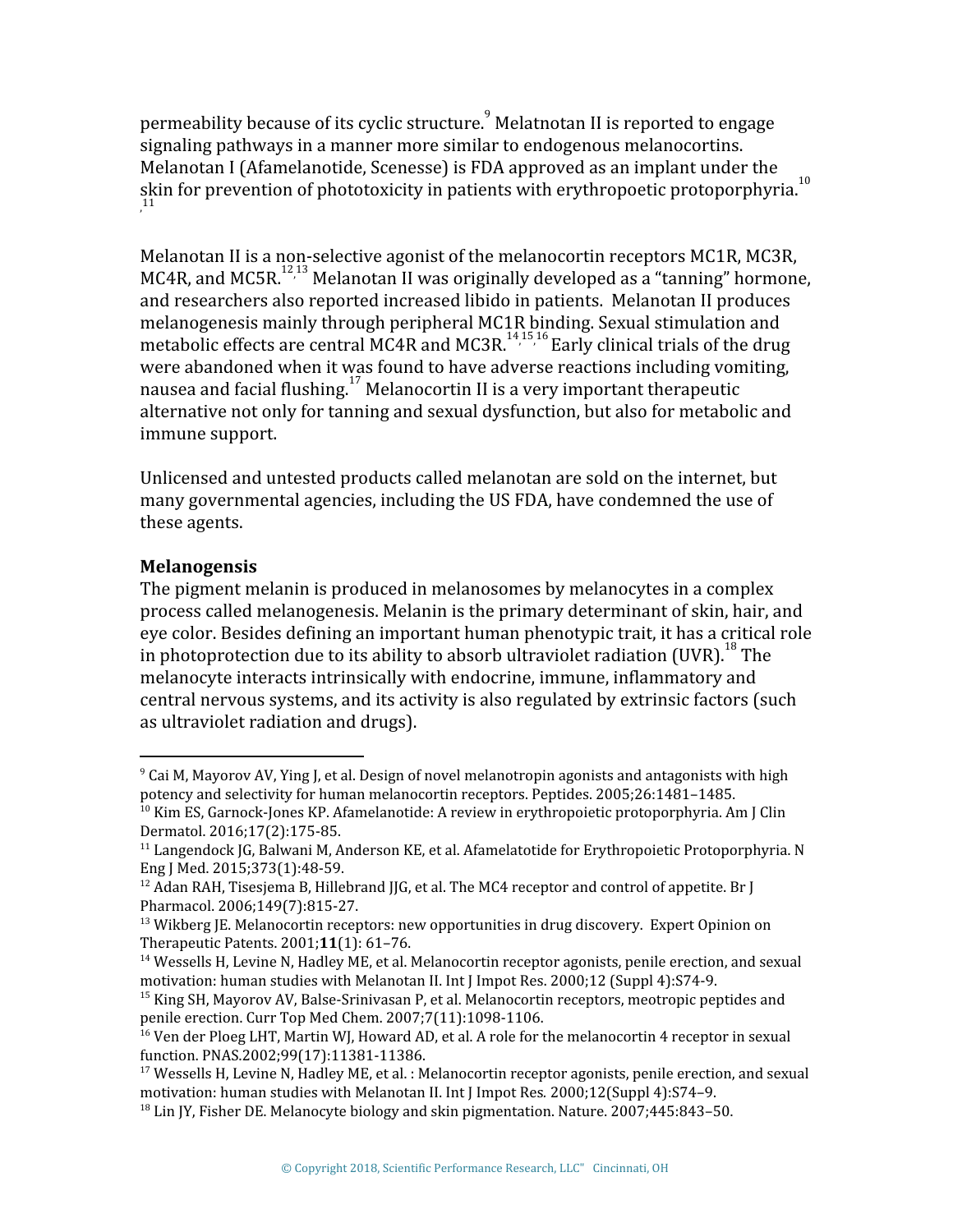Photoprotective effects occur by triggering a 'signaling cascade' via activation of the MC1R on melanocytes (See Figure 1). Melanocytes favor production of eumelanin (photoprotective black/brown pigment).

- Binding of melanotan I or II to MCR1 leads to activation of adenylate cyclase (AC) and stimulation of cyclic adenosine monophosphate (cAMP).
- cAMP then activates protein kinase A (PKA), which results in phophorylation of cAMP response element binding (CREB).
- Phosphorylated CREB will bind to the cAMP response element (CRE) on the microphthalmia-associated transcription factor (MITF) gene leading to the synthesis of the MITF protein.
- This cascade results in increased concentrations of the melanogenic enzymes within the melanocyte.

#### **Figure 1**

The result is darkening of the skin and increases photo-protection from UV rays and increased protection from melanoma. MC1R genetic polymorphisms are responsible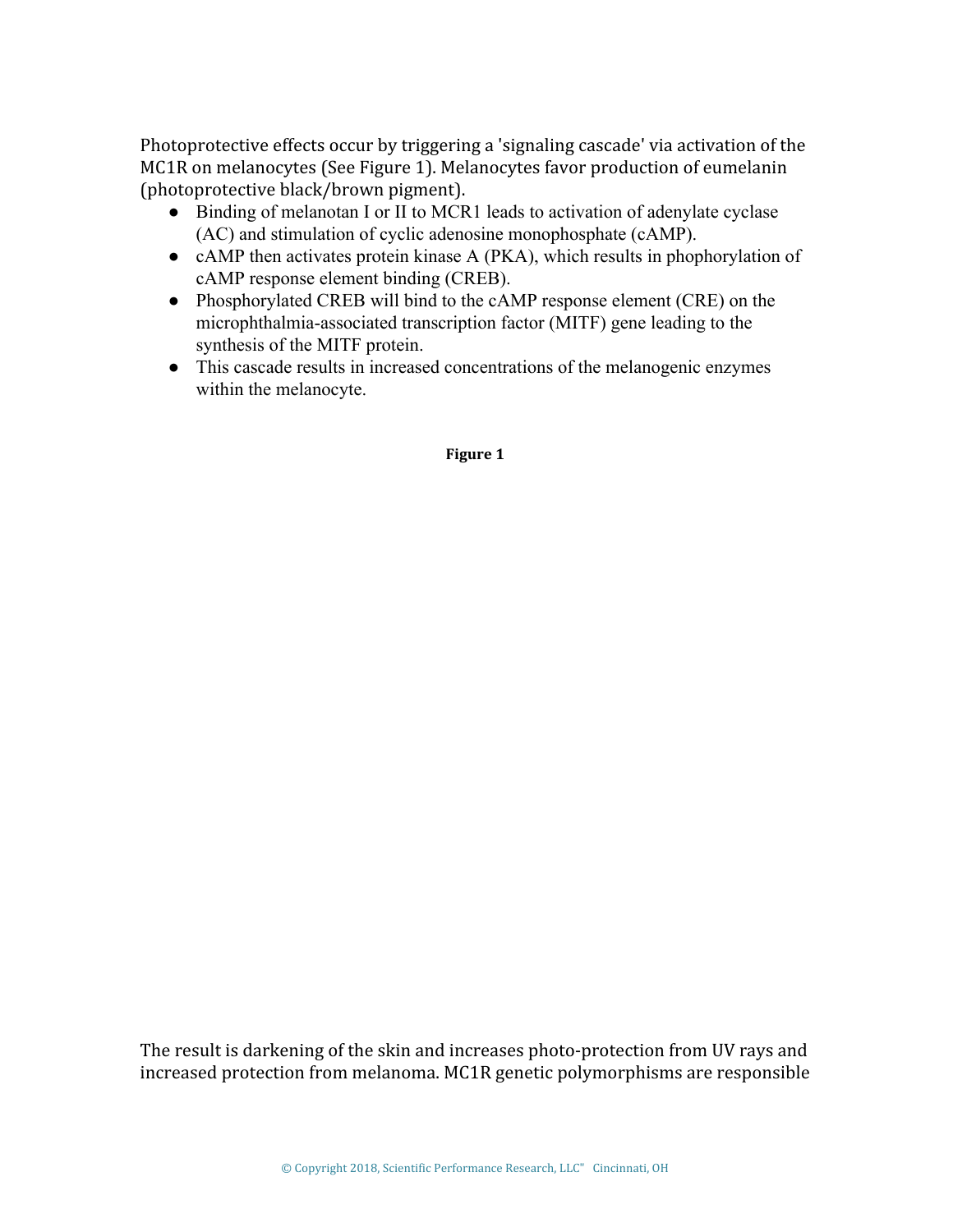for ethnic differences of constitutive pigmentation and for different responses to UVR exposure. '<sup>19,20</sup>

# **Sexual Dysfunction and Erectile Dysfunction**

Central melanocrotin receptors are also implicated in the control of sexual function, stimulating lordosis in female rats and erectile activity in male rats as well as in human subjects. $^{21}$  Both central and peripheral MC4R are associated with erectile function and MC3R is associated with lordosis. Melanocortins have been studied in clinical trials for the treatment of erectile dysfunction and for female sexual dysfunction.<sup>222324</sup> In laboratory studies, administration of bremelanotide (PT-141, another melanocortin MC4R specific) significantly promoted solicitational behavior in female rats, and appears to be the first "true" aphrodisiac.<sup>25</sup> Studies using animal models have demonstrated that pre-copulatory behaviors in female rats analogous to sexual arousal are evoked, and preliminary clinical data also suggest a role in promoting sexual desire and arousal in women.<sup>26</sup> Studies have also reported that melanocortin peptides also affect dopaminergic neurotransmission, which can also affect sexuality via reward-based neuropharmacology.<sup>27</sup> Current human research and clinical trials validate the use of central melanocortin agonists for the treatment of both male and female sexual dysfunction.<sup>28</sup>

### **Immune Support**

Inflammation and proinflammatory mediators are initially a beneficial host immune response. However, chronic, unresolved inflammatory processes play a pathogenic role in numerous inflammatory diseases, including inflammatory bowel diseases (ulcerative colitis, irritable bowel syndrome, Crohn's). There is research supporting

<sup>&</sup>lt;sup>19</sup> Park HY, Kosmadaki M, Yaar M, Gilchrest BA. Cellular mechanisms regulating human melanogenesis. Cell Mol Life Sci. 2009;66:1493–506.

 $^{20}$  Rouzaud F, Kadekaro AL, Abdel-Malek ZA, Hearing VJ. MC1R and the response of melanocytes to ultraviolet radiation. Mutat Res. 2005;571:133–52.

 $21$  Martin WJ, MacIntyre DE. Melanocortin receptors and erectile dysfunction. Eur Urol. 2004l;45;706-13.

 $^{22}$  Clayton AH, Althof SE, Kingsberg S, et al. Bremelanotide for female sexual dysfunctions in premenopausal women: a randomized, placebo-controlled dose-finding trial. Women's Health. 2-16;12(3):325-337.

<sup>&</sup>lt;sup>23</sup> Wessells H, Levine N, Hadley ME, et al. Melanocortin receptor agonists, penile erection, and sexual motivation: human studies with Melanotan II. Int J Impot Res. 2000;12 (Suppl 4):S74-9.

<sup>&</sup>lt;sup>24</sup> Shadiack AM, Sharma SD, Earle DC, Spana C, Hallam TJ. Melanocortins in the treatment of male and female sexual dysfunction. Curr Top Med Chem. 2007;7(11):1137-44.

<sup>&</sup>lt;sup>25</sup> Pfaus JG, Shadiack A, Soest TV, et al. Selective facilitation of sexual solicitation in the female rat by a melanocortin receptor agonist. PNAS. 2004;101(27):10201-1020.4

 $^{26}$  Shadiack AM, Sharma SD, Earle DC, et al. Melanocortins in the treatment of male and female sexual dysfunction. Curr Top Med Chem. 2007;7(11):1137-44.

<sup>&</sup>lt;sup>27</sup> Shadiack AM, Althof S. Preclinical effects of melanocortins in male sexual dysfunction. Int I Impot Res. 2008;20(Suppl 1):S11-6.

 $^{28}$  Shadiack AM, Sharma SD, Earle DC, Spana C, Hallam TJ. Melanocortins in the treatment of male and female sexual dysfunction. Curr Top Med Chem. 2007;7(11):1137-44.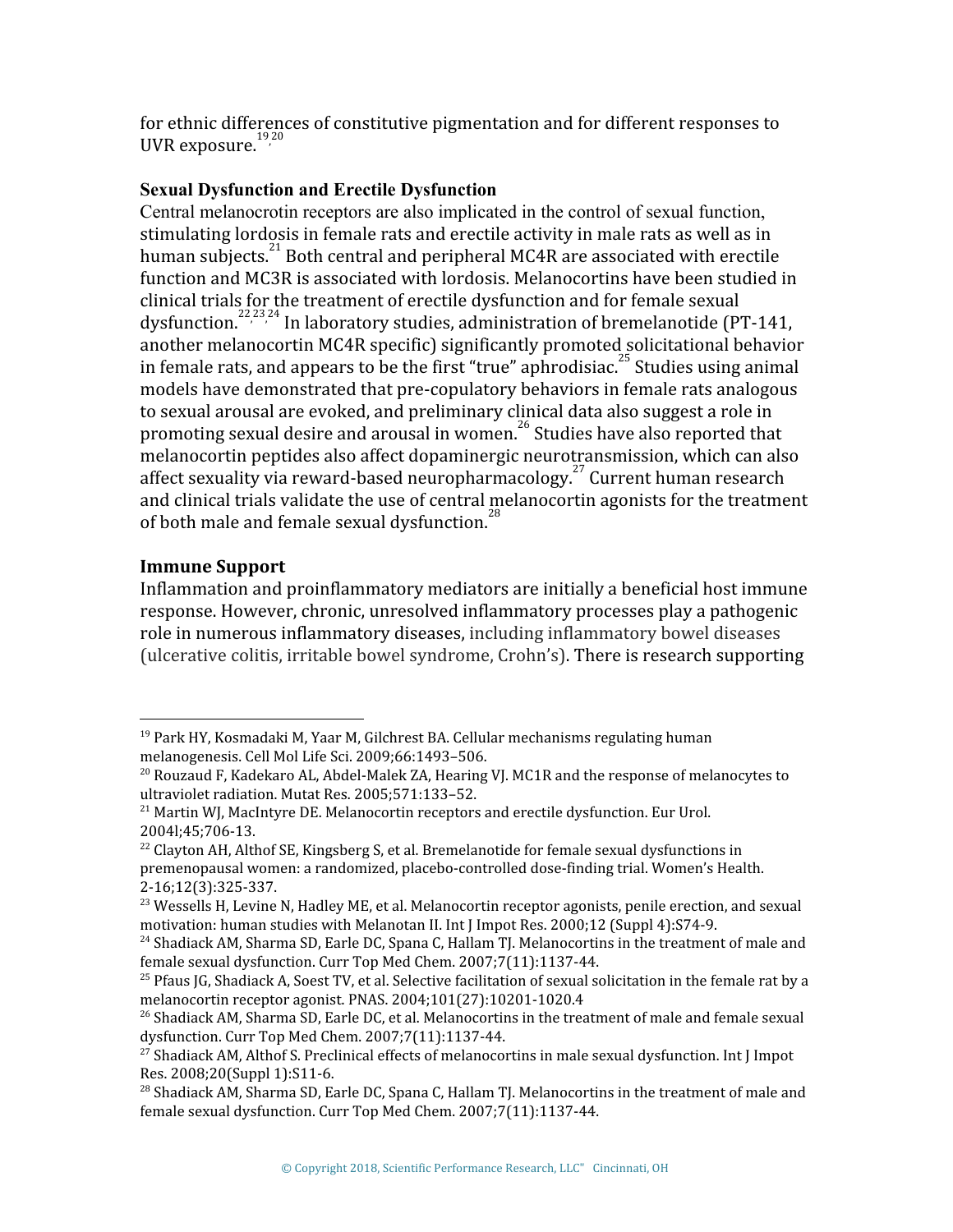that MC1R, MC3R , MC4R and MC5R plays a key role in resolving chronic inflammation.<sup>2930</sup>

Inflammatory cells including lymphocytes, monocytes**/** macrophages, and neutrophils as well as tissue-based cells including mast cells express melanocortin receptors. Monocyte/macrophages as well as microglia express MC1R, MC3R and MC5R and lymphocytes express MC1R, MC3R and MC5R as well.<sup>31</sup> Signaling through these receptors inhibits inflammatory processes and has been associated with shifts from proinflammatory to inhibitory effects of lymphocytes, perhaps in part through effects on antigen presenting cells such as monocytes/macrophages.

Melanocortin receptor signaling is reported to lead to antiinflammatory and immunomodulatory effects in a variety of In-vitro and In-vivo models. *In vitro*, 32  $\alpha$  -MSH reduces the expression or secretion of the pro-inflammatory cytokines interferon-γ, TNF- $\alpha$ , IL-1, IL-6, IL-8 and growth regulated oncogene- $\alpha$  (Gro- $\alpha$ ), typically with the aid of mediating molecules such as IL-1  $\beta$  and in the presence of a pro-inflammatory stimulus.<sup>33</sup>  $\alpha$  -MSH has additional anti-inflammatory activities in cultured cells, including:

- 1. Reducing the expression of the IL-8 receptor and non-cytokine pro-inflammatory mediators such as NO2- and iNOS
- 2. Reducing inflammatory cell migration and the expression of cell adhesion molecules (e.g. ICAM-1);
- 3. Increasing the expression of the anti-inflammatory cytokine IL-10;
- 4. Inhibiting activation of the NF- $\kappa$  B pro-inflammatory pathway.<sup>3435</sup>
- 5. Also suppression of the chemotaxis of neutrophils, through the inhibition of superoxide radicals produced from neutrophils.<sup>36</sup>

<sup>29</sup>

 $30$  Taylor AW, Yee DG, Nishida T, et al. Neuropeptide regulation of immunity. The immunosuppressive activity of alpha-melanocyte stimulating hormone (alpha-MSH). Ann NY Acad Sci. 2000;917;239-47.  $31$  Arnason B.G., Berkovich R., Catania A., Lisak R.P., Zaidi M. Mechanisms of action of adrenocorticotropic hormone and other melanocortins relevant to the clinical management of

patients with multiple sclerosis. Mult. Scler. 2013;19:130–136.

 $32$  Loram LC, Culp ME, Connolly-Strong EC, et al. Melanocortin peptides: potential targets in systemic lupus erythematosus. Inflammation. 2015;38(1):260-71.

 $33$  Brzoska T, Luger TA, Maaser C, Abels C, Bohm M, A-melanocyte-stimulating hormone and related tripeptides: biochemistry, antiinflammatory and protective effects in vitro and in vivo, and future perspectives for the treatment of immune-mediated inflammatory diseases. Endocr Rev. 2008;29:581–602.

 $34$  Yoon SW, Chun JS, Sung MH, Kim JY, Poo H. alpha-MSH inhibits TNF- $\alpha$ -induced matrix metalloproteinase-13 expression by modulating p38 kinase and nuclear factor kappaB signaling in human chondrosarcoma HTB-94 cells. Osteoarthritis and cartilage/OARS, Osteoarthritis Research Society. 2008;16:115–124.

<sup>35</sup> Manna SK, Sarkar A, Sreenivasan Y. A-melanocyte-stimulating hormone down-regulates CXC receptors through activation of neutrophil elastase. Eur J Immunol. 2006;36:754–769.

<sup>&</sup>lt;sup>36</sup> Oktar BK, Yuksel M, Alican I. The role of cyclooxygenase inhibition in the effect of

 $\alpha$ -melanocyte-stimulating hormone on reactive oxygen species production by rat peritoneal neutrophils. Prostaglandins Leukot Essent Fatty Acids. 2004;71:1–5.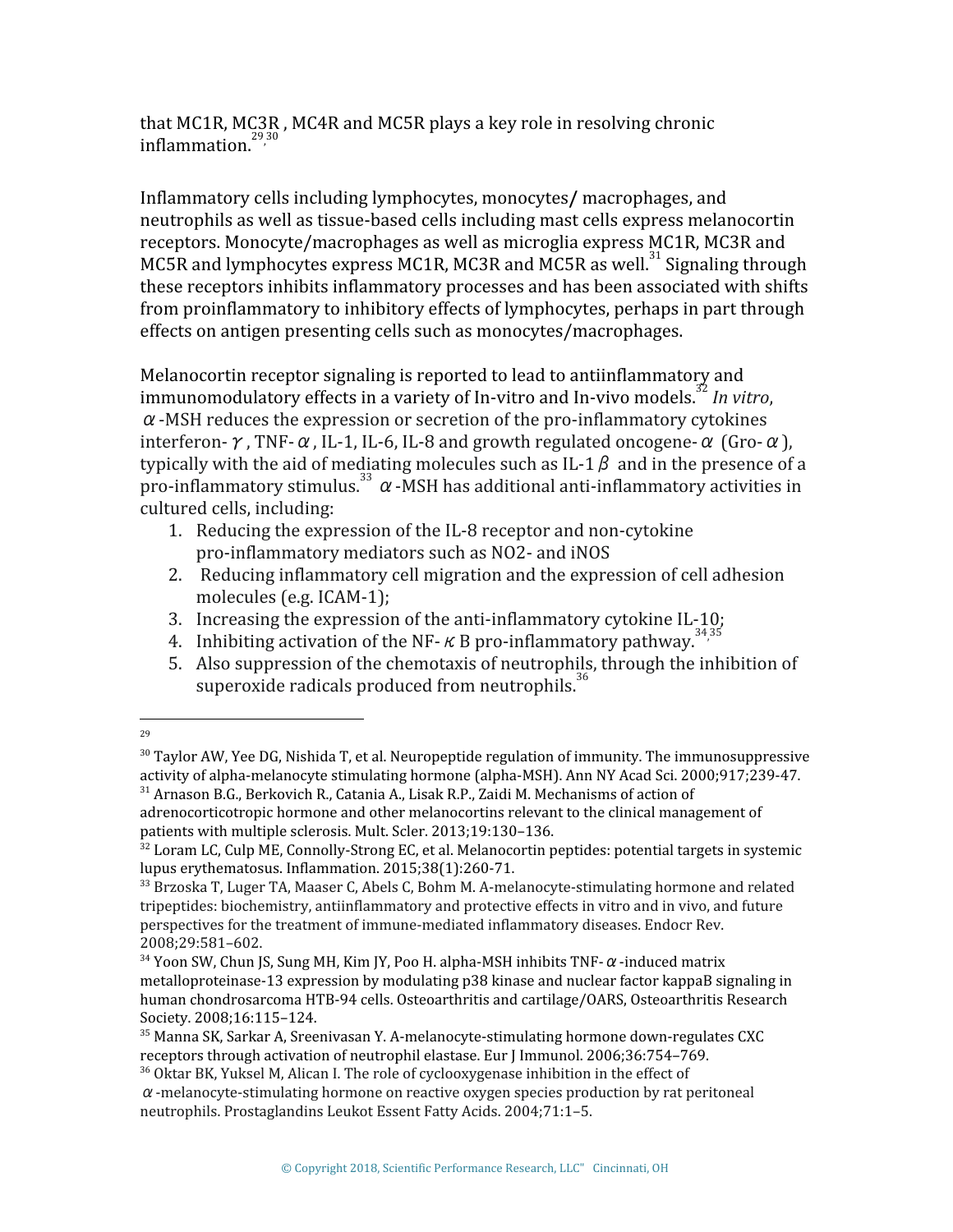MC1r is upregulated in a number of inflammatory diseases, including inflammatory bowel diseases (ulcerative colitis, irritable bowel syndrome, Crohn's), nephritis, rheumatoid arthritis, ocular inflammatory conditions such as uveitis and dry eye, and dermatologic indications. MC1r peptides have an anti-inflammatory effect and can work to regulate the immune system and resolve pro-inflammatory responses.

MC1R agonists are reported to improve Treg function and prevent immune cell infiltration into the CNS by restoring the integrity of the blood-brain-barrier (BBB), which can be beneficial in progressive neuroinflammatory disorders such as multiple sclerosis (MS). <sup>37</sup>

Another mechanism of melanocortin agonists having anti-inflammatory activity is involved with the cholinergic anti-inflammatory pathway (see figure 2). This pathway is a neural mechanism that inhibits pro-inflammatory cytokine release via signals that require the vagus nerve and  $\alpha$  7 receptors. This is critical in the regulation of inflammation through brain-immune balance. MC3R and MC4R agonists activate this pathway.  $38\frac{39}{7}$  Benefits include autoimmune regulation, ischemic heart and brain conditions, neuroprotection.

# **Figure 2**

 $37$  Mykicki N, Herrmann AM, Schwab N, et al. Melanocortin-1 receptor activation is neuroprotective in mouse models of neuroinflammatory disease. Sci Transl Med. 2016;8(362):362ra146.

<sup>&</sup>lt;sup>38</sup> Guiliani D, et al. Melanocortins and the cholinergic anti-inflammatory pathyway. Adv Exp Med Biol. 2010;681:71-87.

<sup>&</sup>lt;sup>39</sup> Pavlov VA, et al. Controlling inflammation: the cholinergic Anti-inflammatory pathway. Biochem Soc Trans. 2006;19(6):493-9.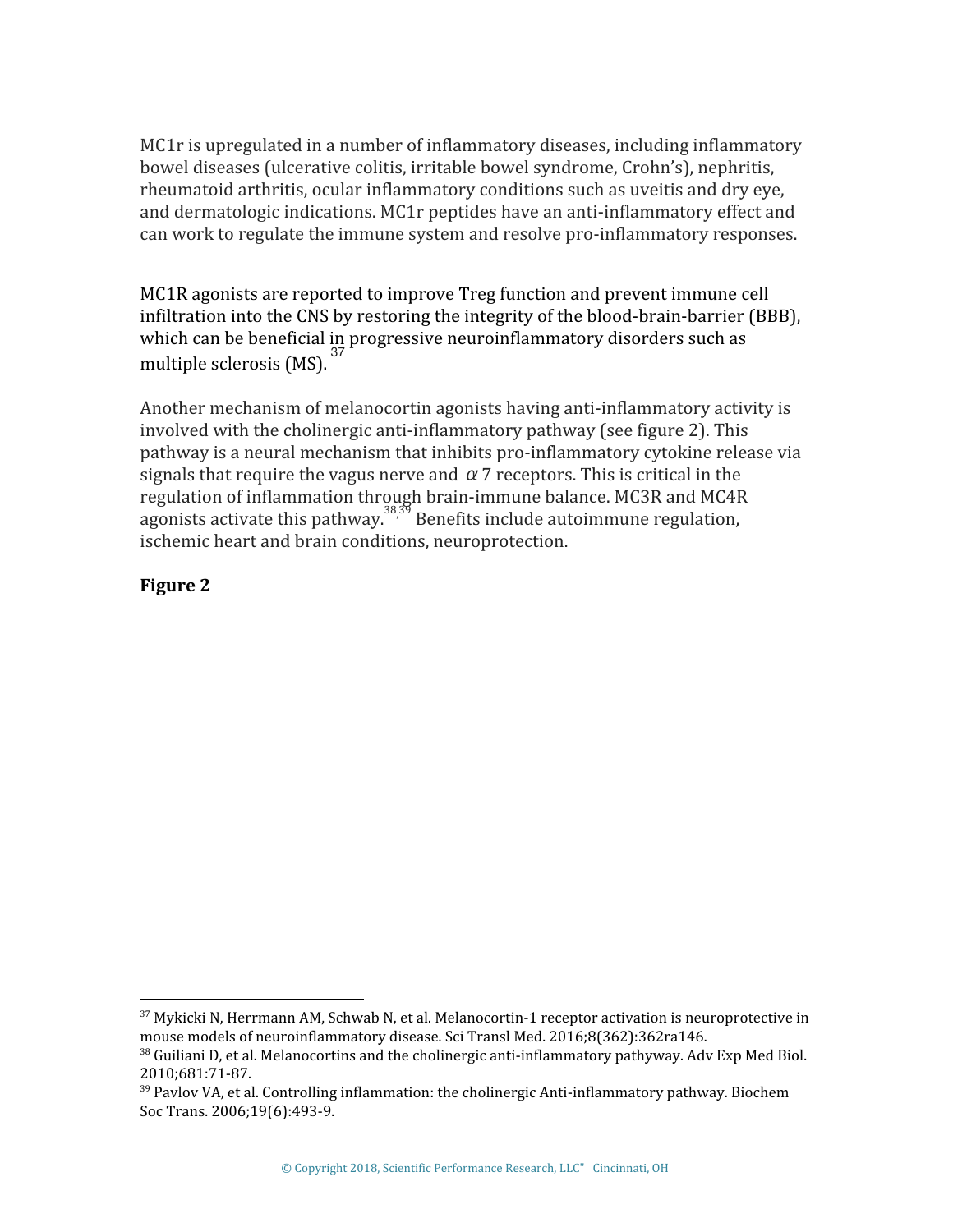Pavlov VA, et al. Controlling inflammation: the cholinergic Anti-inflammatory pathway. Biochem Soc Trans. 2006;19(6):493-9.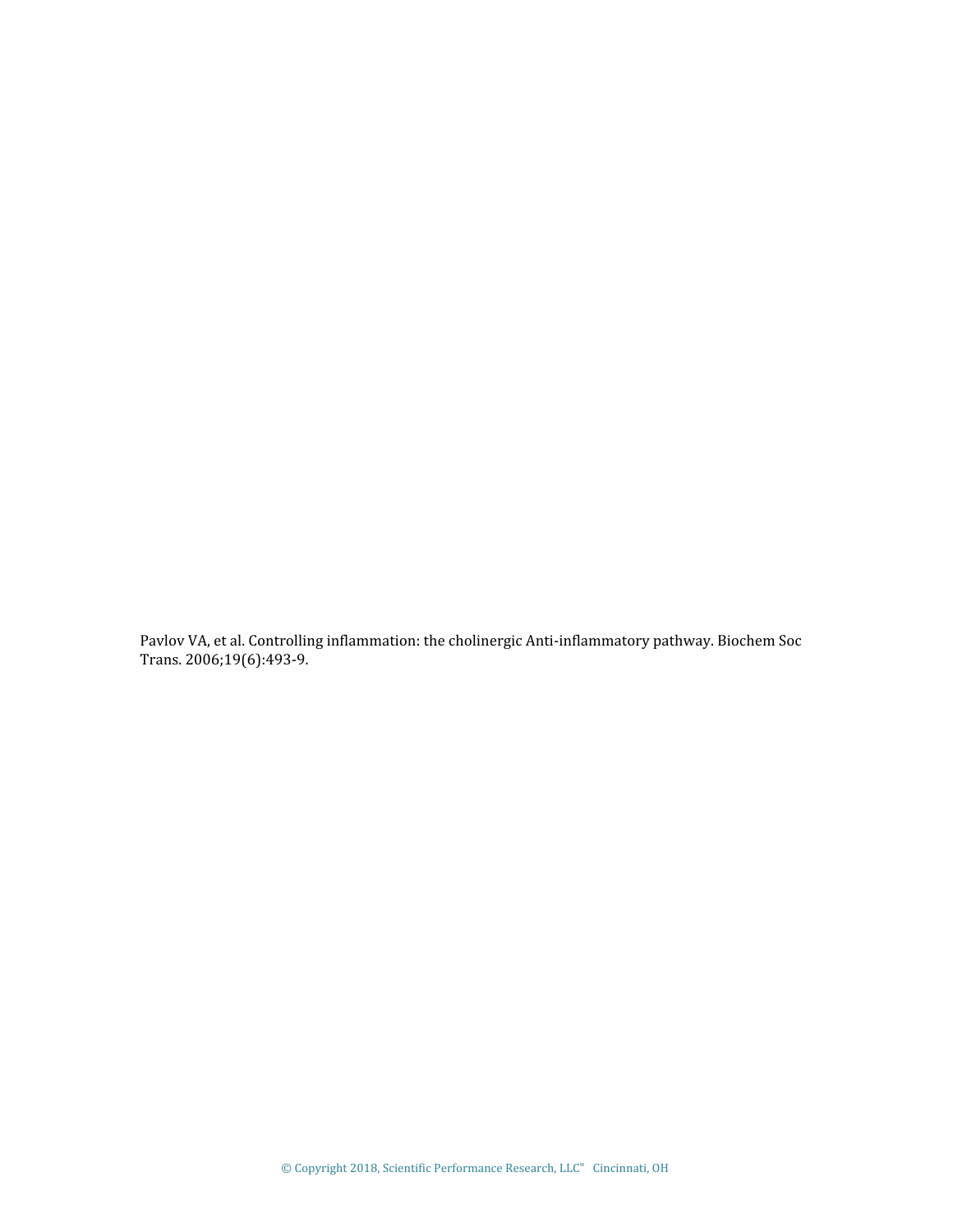### **Metabolic Support**

Laboratory studies report that Melanotan II induces enhanced thermogenic and anorexic responses via MC4R binding, and helps improve glucose and cholesterol metabolism.<sup> $30$ </sup> Although there have been some laboratory reports of MC3R binding that contributed to body weight regulation and helped prevent salt sensitivity of blood pressure, the MC4R, a G-protein-coupled 7 transmembrane receptor that is activated mainly by  $\alpha$ -MSH, is thought to be the dominant efferent arm of the brain melanocortin system's actions on body weight homeostasis, SNS activation, and BP regulation.<sup>41</sup> Impaired MC4R activation caused by mutations of the MC4R or the POMC gene is estimated to account for as many as 5–6% of early onset morbid obesity in humans. $42$ 

Pharmacological antagonists of MC4R have been reported in laboratory studies to cause hyperphagia, rapid weight gain, and pronounced obesity in rodents, whereas activation of MC4R using synthetic agonists promotes weight loss by reducing appetite and increasing energy expenditure.<sup> $43$ </sup> Conversely, chronic MC4R activation is reported to lead to sustained increases in BP despite reducing food intake and promoting weight loss, and the rise in BP can be prevented by adrenergic receptor  $\overline{\text{block}}$  is reported that a functional MC4R is necessary for excess weight gain to increase SNS activity and elevate BP, and that MC4R also modulates sympathetic responses to stress.

Studies report an expression of the components of the melanogenic pathway and the presence of melanin in visceral adipose.<sup>45</sup> Melanin has antioxidant and anti-inflammatory properties, and there is a larger amount of melanin in the adipose tissue of obese patients relative to lean ones. Melanin is produced in these individuals due to the increased amount of oxidative stress and inflammation, as melanin decreases ROS (reactive oxygen species) and produces increased amounts of anti-inflammatory cytokines in relation to pro-inflammatory cytokines.

#### **Brain Inflammation**

 $40$  Li G, Zhang Y, Wilsey IT, et al. Unabated anorexic and enhanced thermogenic responses to melanotan II in diet-induced obese rates despite reduced melanocortin 3 and 4 receptor expression. J Endocrinol. 2004;182(1):123-32.

 $41$  Do Carmo JM, Da Silva AA, Wang Z, et al. Role of the brain melanocortins in blood pressure regulation. Biochem Biophys Acta. 2017;1863(10, pt A):2508-2514.

 $42$  Da Silva AA, do Carmo JM, Wang Z, et al. The brain melanocortin system, sympathetic control, and obesity hypertension. Physiology (Bethesda). 2014;29(3):196-202.

 $43$  Da Silva AA, do Carmo JM, Wang Z, et al. The brain melanocortin system, sympathetic control, and obesity hypertension. Physiology (Bethesda). 2014;29(3):196-202.

<sup>44</sup> Da Silva AA, do Carmo JM, Wang Z, et al. The brain melanocortin system, sympathetic control, and obesity hypertension. Physiology (Bethesda). 2014;29(3):196-202.

<sup>45</sup> Page S, Chandoke V, Baranova A. Melanin and melanogenesis in adipose tissue: possible mechanisms for abating oxidative stress and inflammation? Obes Rev. 2011;12(5):e21-31.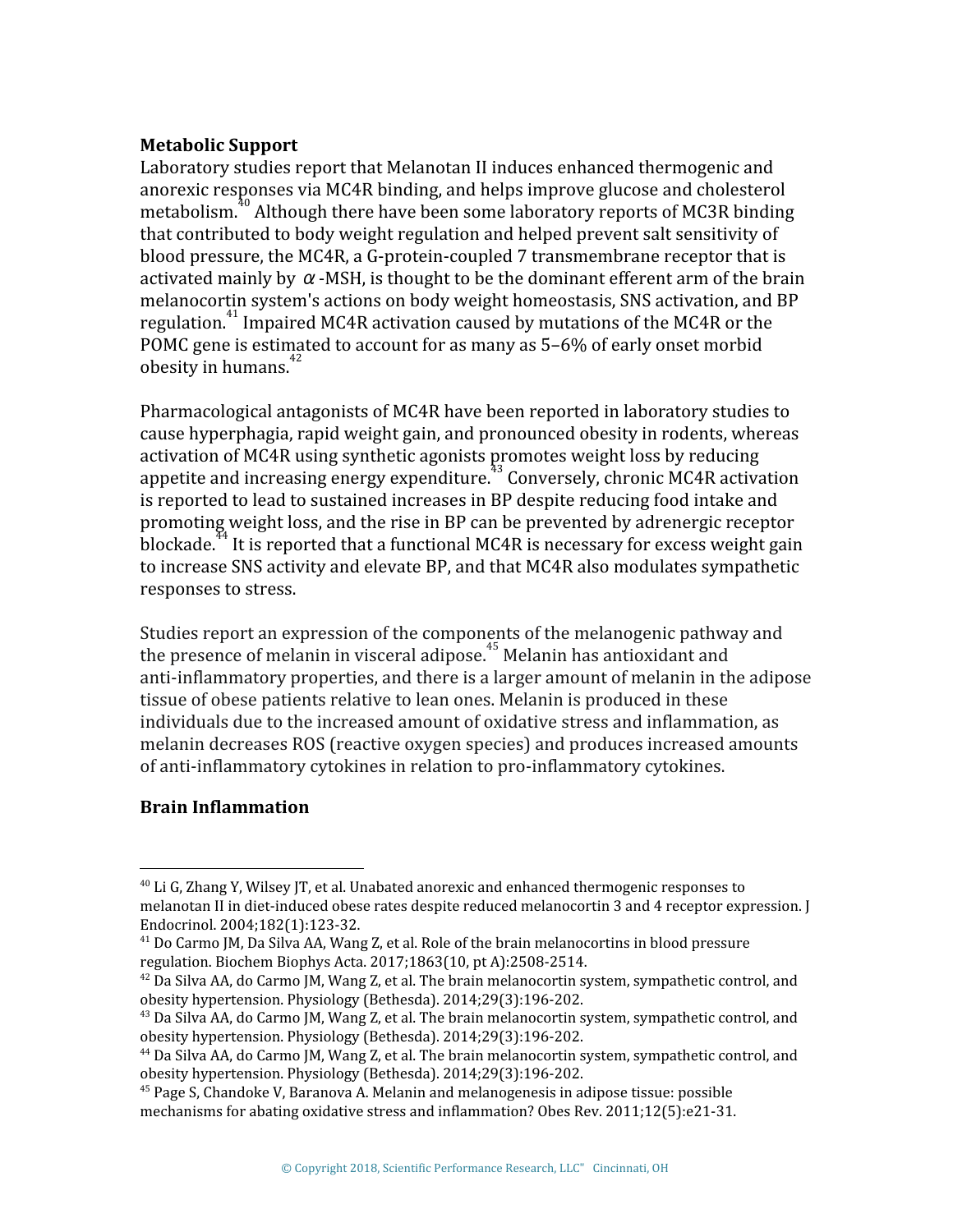There is a wide distribution of at least three melanocortin receptor subtypes (MC1R, MC3R and MC4R) in neural, glial and endothelial cells. Melanocortins reduce production of pro-inflammatory agents in brain cells after injury by modulation of  $NF$ -kappaB-mediated transcription.  $46$  During brain ischemia, alpha-MSH and other melanocortins exert long-term protective influences. Melanocortins protect neurons insulted by various excitotoxins, accelerate neurophysiological recovery after spinal cord injury and increase regenerative capacity of peripheral nerves in post lesion repair.

MC1R activation is involved in neuroprotection and helping decrease neuroinflammation.<sup> $47$ </sup> The non-selective melanocortin receptor agonist afamelanotide (Melanotan I) (NDP- $\alpha$ -MSH) has been reported in laboratory animal studies to induce brain-derived neurotrophic factor (BDNF) expression via activation of the MC4R receptor and mediate profound neurogenesis and cognitive recovery in an animal model of Alzheimer's disease.<sup>48</sup> Also of note, MC4R receptor antagonists produce pronounced antidepressant and antianxiety effects in animal models.

MC4R receptor agonist, such as melanotan II, is reported to activate the central oxytocin system and promote pair bond formation and other prosocial effects, suggesting as possible treatments for social deficits in autism spectrum disorders and schizophrenia. $^{49}$  MC4R activation MC4R activation also induces dopamine release in the nucleus accumbens  $(NAC)^3$ 

#### **Drug and Alcohol Abuse**

There is a large body of research reporting on the role of melanocortins and AgRP systems in neurobiological responses to drugs of abuse, in particular, neurobiological responses to ethanol.  $51$  Ethanol exposure can lead to a marked reduction in hypothalamic levels of ACTH, a precursor to alpha-melanocyte stimulating hormone. Several laboratory studies report that the MC system modulates neurobiological response to ethanol and decreases ethanol consumption.

<sup>46</sup> Catania A. Neuroprotective actions of melanocortins: a therapeutic opportunity. Trends Neurosci. 2008;31(7):353-60.

 $47$  Mykicki N, Herrmann AM, Schwab N, et al. Melanocortin-1 receptor activation is neuroprotective in mouse models of neuroinflammatory disease. Sci Transl Med. 2016;8(362):362ra146.

<sup>&</sup>lt;sup>48</sup> Guiliani D, Neri L, Canalini F, et al. NDP-α-MSH induces intense neurogenesis and cognitive recovery in Alzheimer transgenic mice through activation of melanocortin MC4 receptors. Mol Cell Neurosci. 2015;67:13-21.

 $49$  Modi ME, Inoue K, Barrett CE, et al. Melanocortin receptor agonists facilitate oxytocin-dependent partnet preference formation in the prairie vols. Neuropsychopharmacology. 2015;40(8):1856-65. <sup>50</sup> Lindblom J, Opmane B, Mutulis F, et al. The MC4 receptor mediates alpha-MSH induced release of nucleus accumbens dopamine. Neuroreport. 2001;12: 2155–2158.

 $<sup>51</sup>$  Navarro M. The role of the melanocortin system in drug and alcohol abuse. Int Rev Neurobiol.</sup> 2017;136:121-150.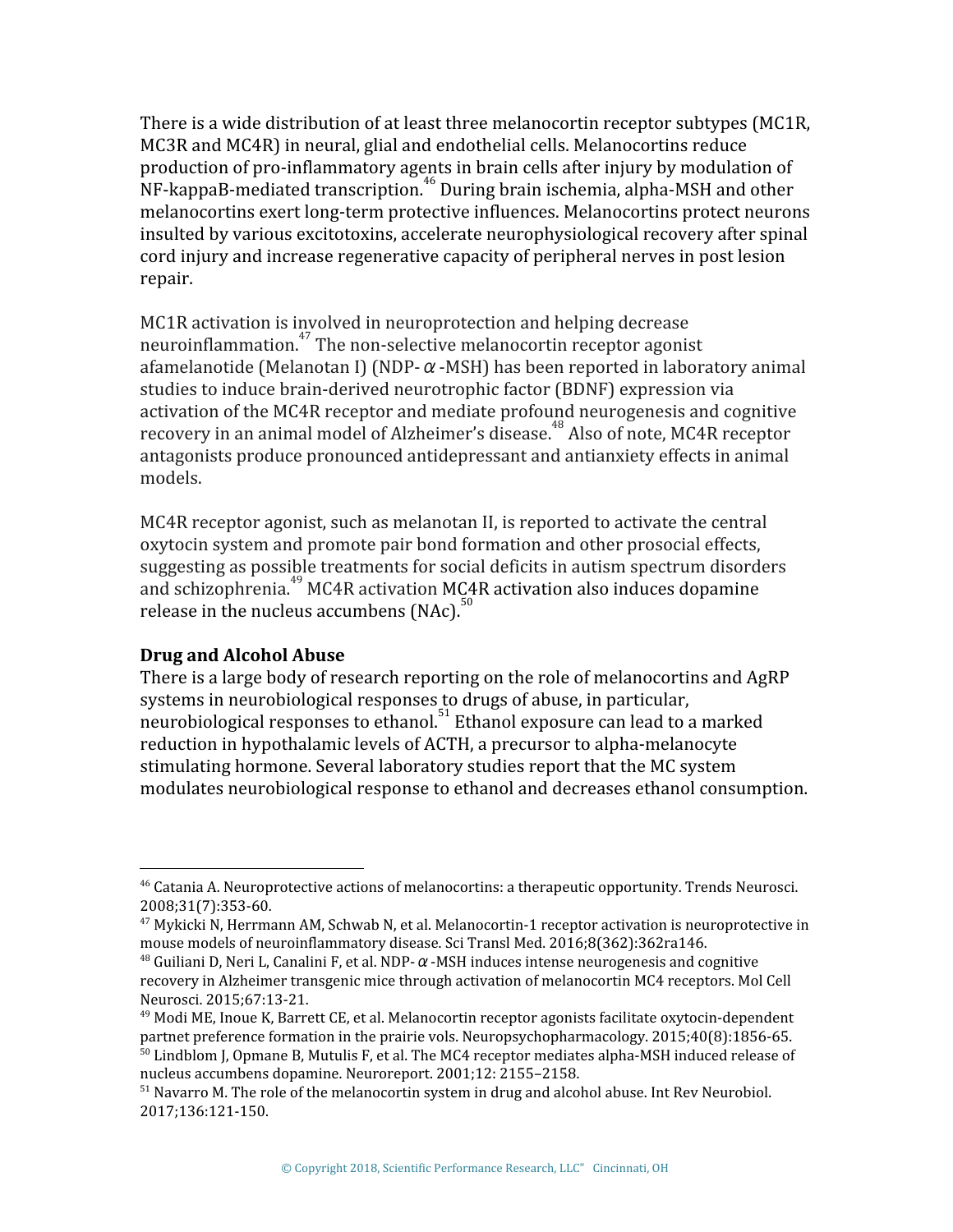$52,53,54$  Evidence supports MC4R plays the largest role in blunting ethanol consumption.<sup>55</sup>

Melanocortin peptides are also reported to antagonize opiate dependence and tolerance.  $5657$  Studies have reported the participation of melanocortin (MC) system in the development of tolerance to antinociceptive effect of morphine.  $58^{\circ}$  MC4R and opioid receptors show overlapping distribution in spinal cord and different brain regions like ventral tegmental area (VTA), nucleus accumbens (NAC) and periaqueductal grey (PAG). This provides a neuroanatomical basis for the potential interactions between these two receptor systems in nociceptive processes.  $\frac{5960}{90}$ 

A laboratory study reported that Melanotan II helped to improve the ability of Naltrexone to blunt ethanol intake, suggesting use of Melanotan II in opioid addiction and alcohol addiction may help improve current treatment methods.<sup>61</sup>

There is also laboratory evidence that melanocortin agonists regulate the mesocorticolimbic and mesotriatal dopamine systems, possibly supporting reward-based addiction and overeating processes.<sup>62</sup>

# **Cardiovascular Applications**

 $52$  Jansone B. Rumaks J. Dzirkale Z, et al. Gamma1- and gamma2-melanocyte stimulating hormones induce central anxiogenic effects and potentiate ethanol withdrawal responses in the elevated plus-maze test in mice. Pharmacol Biochem Behav.2009;92:267–271.

<sup>&</sup>lt;sup>53</sup> Kokare DM, Chopde CT, Subhedar NK. Participation of  $α$ -melanocyte stimulating hormone in ethanol-induced anxiolysis and withdrawal anxiety in rats. Neuropharmacology. 2006;51:536–545. <sup>54</sup> Navarro M, Cubero I, Chen AS, et al. Effects of melanocortin receptor activation and blockade on ethanol intake: a possible role for the melanocortin-4 receptor. Alcohol Clin Exp Res*.*2005*;*29:949–957.

<sup>&</sup>lt;sup>55</sup> Olney JJ, Navarro M, Thiele TE, et al. Targeting central melanocortin receptors: a promising novel approach for treating alcohol abuse disorders. Front Neurosci. 2014;8:128.

<sup>56</sup> Alvaro JD, Tarto JB, Quillan JM, et al. Morphine down-regulates melanocortin-4 receptor expression in brain regions that mediate opiate dependence. Mol Pharmacol. 1996;50(3):583-91.

 $57$  Alvaro JD, Tatro JB, Duman RS. Melanocortins and opiate addiction. Life Sci. 1997;61:1-9.

<sup>&</sup>lt;sup>58</sup> Kalange AS, Kokare DM, Singru PS, et al. Central administration of selective melanocortin 4 receptor antagonists

 $59$  Moskowitz AS, Goodman RR. Autoradiographic distribution of mu1 and mu2 opioid binding in the mouse central nervous system. Brain Res. 1985;360:117-129.

<sup>&</sup>lt;sup>60</sup> Besse D, Lombard MC, Zajac JM, et al. Pre- and postsynaptic distribution of mu, delta and kappa opioid receptors in the superficial layers of the cervical dorsal horn of the rat spinal cord. Brain Res. 1990; 521:15-22.

 $61$  Navarro M, Carvajal F, Lerma-Cabrera JM, et al. Evidence that melanocortin receptor agonist melatontan II synergistically augments the ability of naltrexone to blunt bing-like ethanol intake in male C57BL/6J mice. Alcohol Clin Exp Res. 2015;39(8):

 $62$  Rosenberry AG, Stuhman K, Dinigan AI. Regulation of the mesocorticolimbic and mesostriatal dopamine systems by alpha-melanocyte stimulating hormone and agouti-related protein. Neurosci Biobehav Rev. 2015;56:15-25.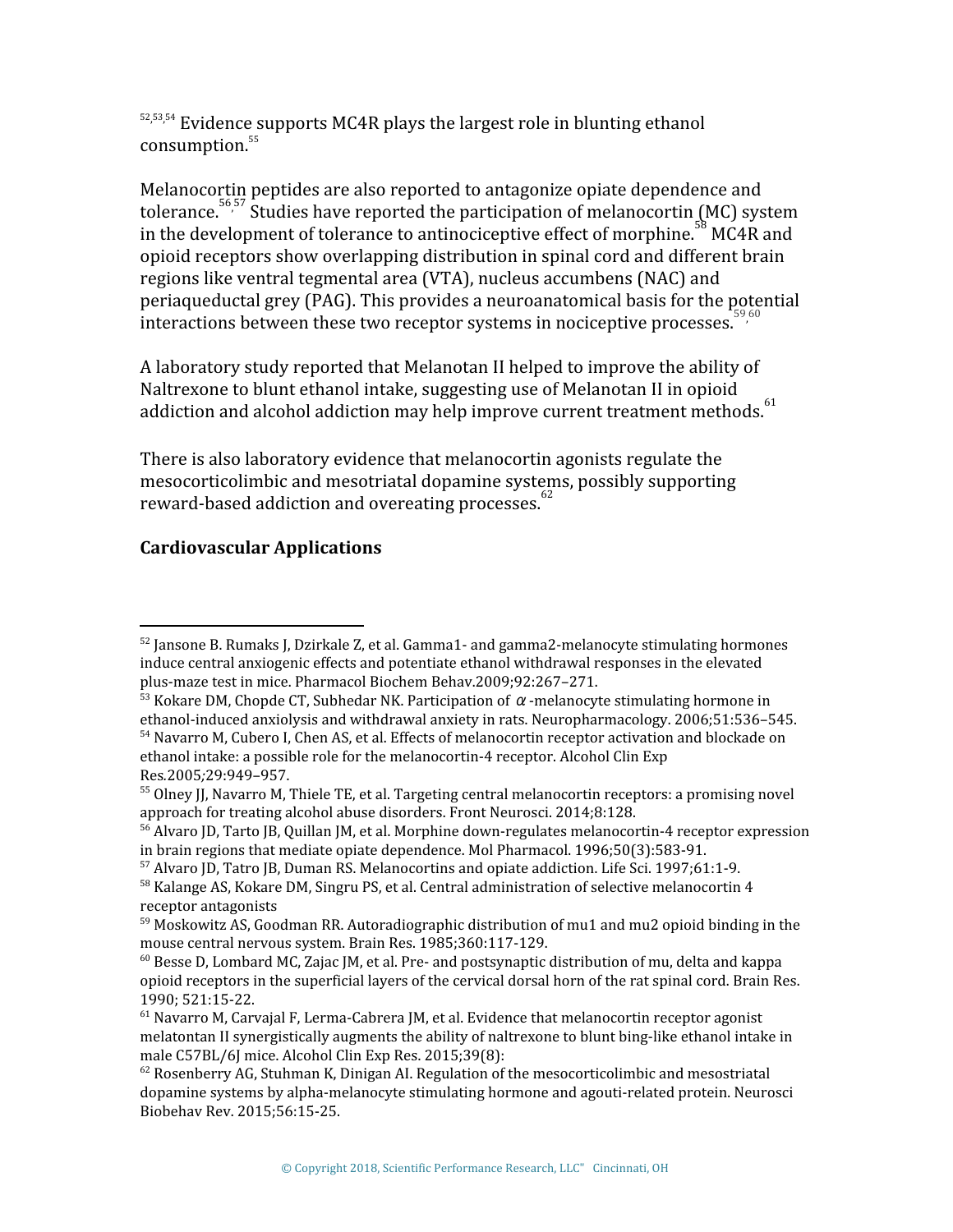Melanocortins have been described as having a variety of cardiovascular effects, including anti-inflammation, reperfusion and blood pressure elevation.  $^{63}$  Both alpha- and gamma-MSH acutely elevate blood pressure and heart rate through central stimulation of sympathetic nervous outflow. <sup>64</sup> This action of alpha-MSH is mediated by the melanocortin 4 receptor (MC4R), while sympathetic nervous stimulation by gamma-MSH does not involve the MC3R but rather is likely due to activation of a sodium channel in the central nervous system.

Melanocortin peptides have been reported to elicit anti-inflammatory actions and to promote vascular endothelial function by activating MC1R and MC3R, with the cholinergic anti-inflammatory pathway being a primary mechanism.  $^{65}$  Studies report melanocortins prevent myocardial reperfusion injury by activating melanocortin  $MC(3)$  receptors.

# **Clinical Studies**

- The University of Arizona conducted a pilot Phase I clinical trial on three males published in 1996. The authors concluded that, "Melanotan II has tanning activity in humans given only 5 low doses every other day by subcutaneous injection." The side effects reported were mild nausea and a "stretching and yawning complex" that correlated with spontaneous penile erections. 67
- A human study that involved ten men who suffered from psychogenic erectile dysfunction was conducted at The Department of Pharmacology, University of Arizona College of Medicine and a study was published in 1998. The authors concluded that, "Melanotan-II is a potent initiator of erections in men with psychogenic erectile dysfunction and has manageable side effects at a dose of  $0.025$  mg./kg." $^{68}$
- A clinical study at the Section of Urology of The University of Arizona

 $63$  Verteeg DH, Van Bergen P, Adan RA, et al. Melanocortins and cardiovascular regulation. Eur J Pharmacol. 1998;360(1):1-14.

 $64$  Humphreys MH. Cardiovascular and renal actions of melanocyte-stimulating hormone peptides. Curr Opin Nephrol Hypertens. 2007;16(1):32-8.

 $65$  Rinne P, Silovola JM, Hellberg S, et al. Pharmacological activation of the melanocortin system limits plaque inflammation and ameliorates vascular dysfunction in atherosclerotic mice. Arterioscler Thromb Vasc Biol. 2014;34(7):1346-54.

<sup>&</sup>lt;sup>66</sup> Mioni C, Guiliani D, Calnazzo MM, et al. Further evidence that melanocortins prevent myocardial reperfuction injury by activating melanocortin MC3 receptors. Eur J Pharmacol. 2003;477(3):227-34.

 $67$  Dorr RT, Lines R, Levine N, et al. Evaluation of melanotan II a superpotent cyclic melanotropic peptide in a pilot phase-1 clinical study. Life Sci. 1996;58(20):1777-84.

 $68$  Wessells H, Fuciarelli K, Hansen J, et al. Synthetic melanotropic peptide initiates erections in men with psychogenic erectile dysfunction: double-blind, placebo controlled crossover study. J Urol. 1998;160(2):389–93.